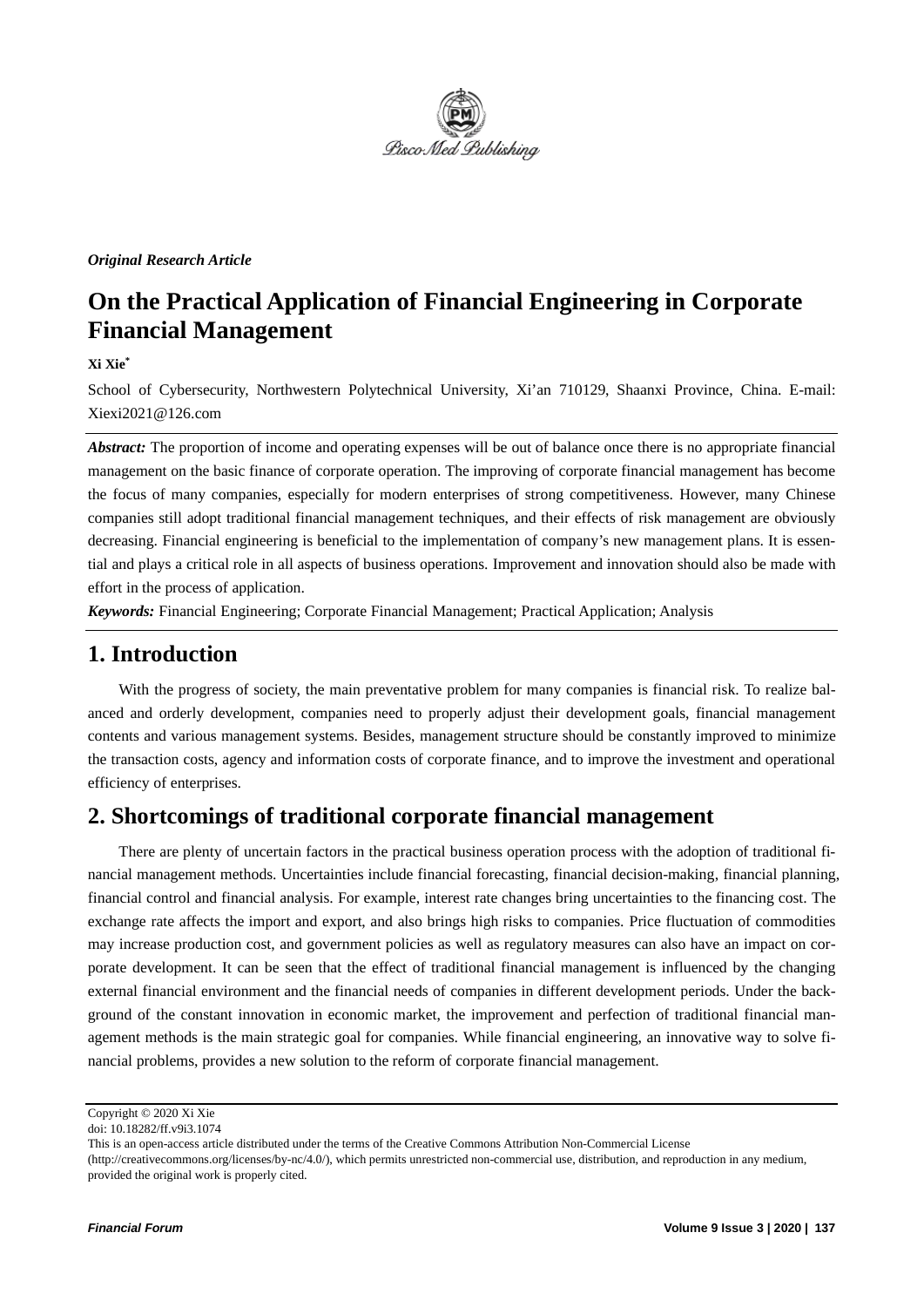### **2.1 Single financing channel**

Company's development funds have been always coming from the self-raised funds which is of limited financing space. The single financing channel, of narrow fund sources and poor flexibility, makes it harder for companies to raise funds, and brings serious financial risks at the same time. The reduced financing methods contribute to the failure to play the due role of a series of financing channels, such as financial leasing, bill discounting and bill transfer, in corporate financing. Currently, the Chinese capital market structure has relatively big shortcomings. There is only one level of stock exchange in the market, lacking a diversified capital market system suitable for all companies' financing needs. Besides, there is little communication between private equity capital market, capital suppliers and the demand side. The development of bill market is very low for a long time. Under such circumstances, mechanism for companies to raise funds through the capital market isn't qualified. Therefore, the direct corporate financing mode has not yet started, and it is very difficult to finance funds through the capital market at this stage.

### **2.2 Improperly implement of early warning mechanism of financial risk**

First of all, there are many deficiencies in corporate financial risk management. Companies who have less analysis on financial risk with low accuracy, will have weaker control abilities when facing risks, and the awareness of risk prevention is not strong enough. Moreover, companies lack a financial risk identification system. With an appropriate system, companies can improve their financial risk management ability, analyze financial data and arrange it effectively. Causes of risks will be found out and corresponding solutions to risks can be put forward through the reasonably analysis on the existing data. However, in the practical operation, the corporate financial risk management system isn't perfect, and the prediction of the external environment isn't accurate enough, which brings certain impacts on the company operation, and leads to a financial crisis and the increasing financial risks of the company.

## **3. The application of financial engineering in corporate financial management**

#### **3.1 The application of financial engineering in corporate finance**

With the continuous development of economy, there are plenty of financing methods for companies, such as bank loans that can bring some funds to enterprises. And the formation of financial projects is the diversified applications of these methods. In this respect, the main purpose for using financial engineering is to formulate relevant rules, so that companies can occupy a dominant position in all financing, and form a more flexible capital structure to cope with the market environment effectively. There are currently two main financing channels for companies, which are group loans and bank loans. One single financing method not only limits the company's development, but also brings certain financial risks. Therefore, enterprises should broaden the financing channels and change the financing status through financial markets. Companies should first improve their credit and strengthen their own hematopoietic function on the basis of their own development situation, which can improve their interests and reduce financial risks. Besides, enterprises can raise their commercial credit by discounting and reducing the cost of financing. In addition, Internet platforms can be used to raise funds and solve the problem of single financing channel. The characteristics of Internet platform financing are that it can diversify financing methods, and at the same time, it can reduce financing costs too. It is convenient for enterprises to carry out financing on the Internet, which help to improve their financing ability and promote their development.

### **3.2 The application of financial engineering in enterprise investment**

Financial engineering can adjust the structure of corporate investment department effectively, making it more effective to build investment portfolio. At the same time, financial engineering can protect company's economic interests, and preserve the value of funds. However, it can not fully realize its due role as there is a lack of perfect financial engineering. When investing an enterprise, it is possible for the enterprise to take greater risks if the tools provided are not matched properly. In terms of financial instruments, there are still some spot-based forward transactions, option transac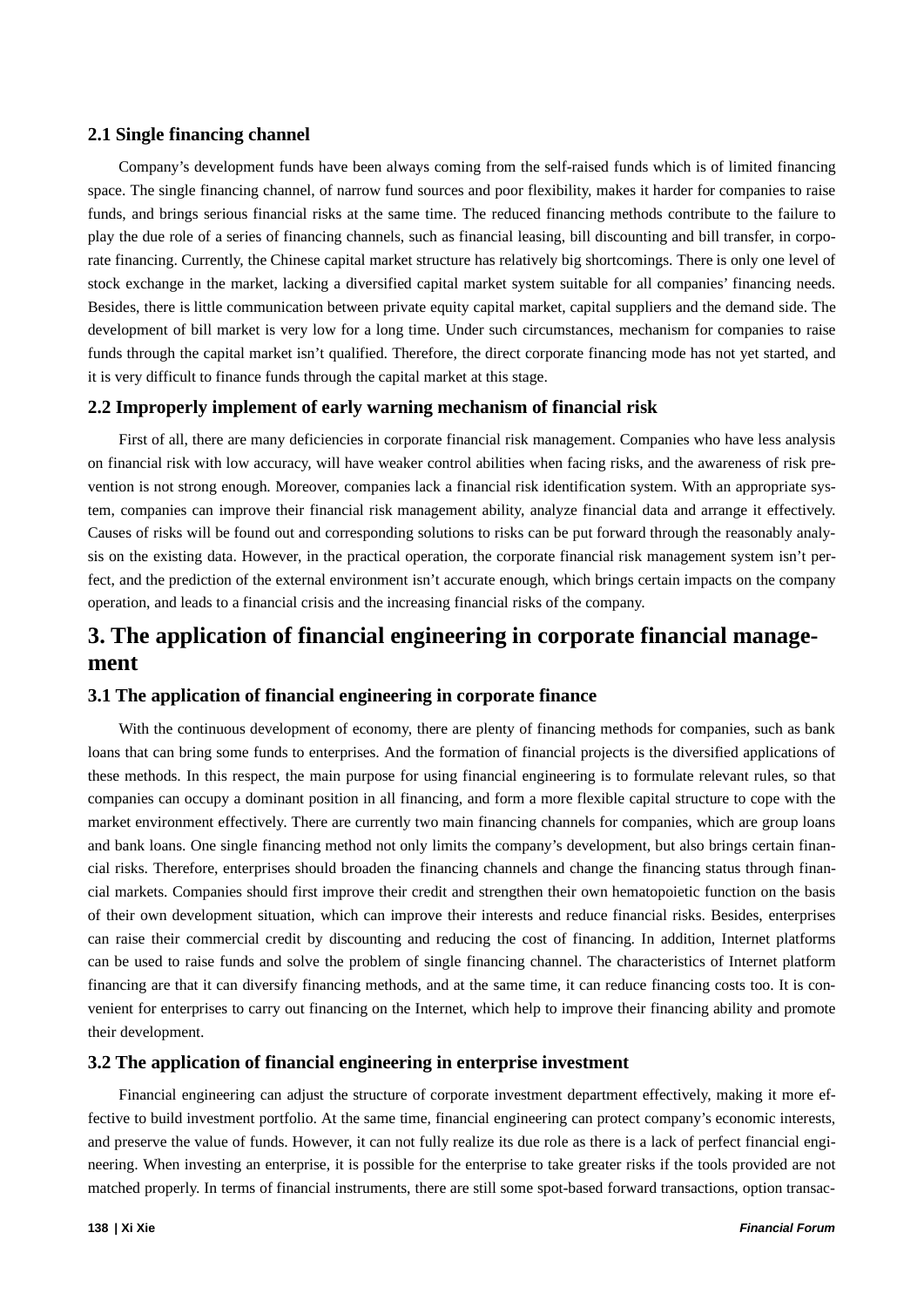tions and futures transactions, which are helpful for companies to effectively lock costs, which is more practical in face of the ever-increasing commodity market categories.

Companies need to constantly improve economic investment environment if they wants to have a sustainable development economy. First of all, the economic policy and financial system should be established and improved. Effective competition in financial market is very helpful to improve the bank's service to enterprises. However, there is no way to solve the problem of economic investment simply by relying on the competition. At present, the policy banking system and economic development are asymmetrical with each other, so it is urgent to establish an economic policy financial system. Moreover, laws and regulations system of economic and financial support should be improved. The ownership structure of the domestic economy is quite complex. Investment legislation and system is mainly formulated through the meaning of ownership, which leads to different companies begin with operations in a different starting line of competition. There is of no contribution to the sustainable development of companies. Therefore, it is necessary to integrate the financial support into legalization as soon as possible.

#### **3.3 The application of financial engineering in financial risk aversion**

There are three main management aspects considering the use of financial engineering to prevent financial risks. The first is to manage interest rate risks. Financial engineering uses risk management to undertake corporate finance, and prevents risks by analyzing market phenomena according to interest rate fluctuations. The second aspect is to use exchange rate management. Exchange rate is the inevitable connecting factor for companies to carry out foreign trade. Meanwhile, the exchange rate also has impacts on the market in China. Therefore, risks can be effectively avoided by determining the exchange rate and using it as a risk management tool for enterprises. The other aspect is price risk management, which may adopt hedging strategy.

First, companies need to improve their early warning mechanism of financing risk to improve borrowing capacity. They should start with corporate financial data to ensure its authenticity, and then analyze the data accurately and find out the source of risks. In addition, companies should strengthen the management of all links in the financing process. Before financing, they must consider risks and benefits, control risks, and formulate flexible measures. In order to ensure that unexpected problems can be dealt with flexibly, it is not enough to analyze data only in corporate financing risk management. Companies should strengthen professional analysis of financing risk management and formulate risk prevention measures through scientific analysis $[1]$ .

Secondly, risk assessment systems to ensure the smooth progress of fund-raising should be established. The financing of enterprises is composed of different elements, and the financing channels of enterprises are diversified. Enterprises can build different financing combinations according to the actual situation and raise funds reasonably. Ideally, companies use most of their funds for projects with high recovery rate and stable interests, not only ensuring the profits of enterprises, but also reducing the risks of enterprises, which is of great help to the financial development of enterprises. Companies need to analyze financial data accurately before financing. Through scientific and reasonable technical support, financial indicators should be analyzed, the current financing situation should be judged, and reasonable measures to prevent the financing risks need to be formulated, and the losses brought by risks need to reduced, so as to improve the financial management system. and to better promote the development<sup>[2]</sup>.

Finally, internal control and financial risks control need to be strengthened. Internal control is the most basic for the financing risk management of enterprises. To a certain extent, strengthening the internal control of enterprises is contribution to reduce the losses caused by financing risks, and also help enterprises to formulate financing methods that are more suitable for development. Therefore, the establishment of a sound internal control system can reduce the financial risks and improve the development.

Financing work of companies develops slowly and starts late in China with low technical level of management. In practical work, cost from the superficial situation may reduce if only the Chinese side manages the risks. On the contrary, however, the cost will increase a lot due to a poor effect of risk management, which will seriously lead to the failure of the project. At the present stage, companies do not have risk management abilities. They often invite some foreign